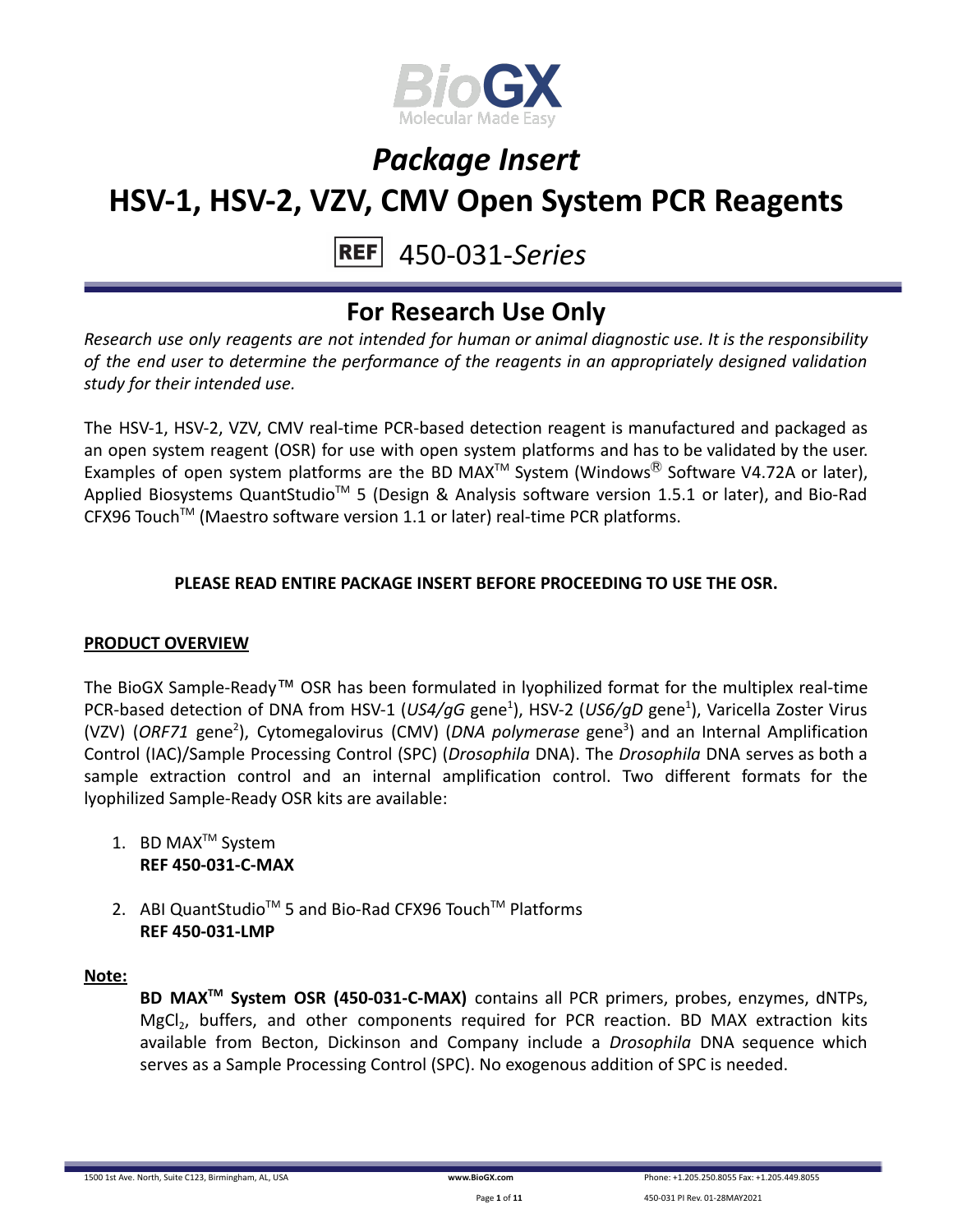

# 450-031-*Series*

**OSR for ABI and Bio-Rad Platforms (450-031-LMP)** contain all PCR primers, probes, enzymes, dNTPs, MgCl<sub>2</sub>, buffers, and other components required for the PCR reaction. *Drosophila* DNA sequence is included in the OSR master mix and serves as Internal Amplification Control (IAC). No exogenous addition of SPC is needed.

### **PACKAGE CONTENTS**

**BioGX REF:** 450-031-C-MAX **Platform(s):** BD MAX<sup>™</sup> System

Each 24-reaction package contains two pouches:

- 1. First pouch contains 24 sealed BD MAX<sup>™</sup> tubes of BioGX lyophilized Sample-Ready<sup>™</sup> OSR, each tube sufficient for a 12.5 µL PCR reaction.
- 2. Second pouch contains 24 sealed BD MAX<sup>™</sup> tubes, each containing 25  $\mu$ L of OSR-specific BioGX Rehydration Buffer.

**BioGX REF:** 450-031-LMP Platform(s): ABI QuantStudio<sup>™</sup> 5 and Bio-Rad CFX96 Touch<sup>™</sup>

Each 64-reaction package consists of one pouch:

1. The pouch contains 2 x 8-tube strips. Each tube contains BioGX lyophilized Sample-Ready<sup>™</sup> OSR sufficient for 4 x 15 uL PCR reactions. Note: 8-tube strips containing reagents ARE NOT compatible with ABI QuantStudio<sup>™</sup> 5 and Bio-Rad CFX96 Touch™ instruments.

### **EQUIPMENT AND MATERIALS REQUIRED BUT NOT PROVIDED**

- Lyophilized Positive Control Template DNA Beads  $(10^5 \text{ copies/head})$ 
	- BioGX HSV-1 (Part number 720-0024)
	- BioGX HSV-2 (Part number 720-0025)
	- BioGX VZV (Part number 720-0026)
	- BioGX CMV (Part number 720-0088)
- BioGX Molecular Grade Water or equivalent
	- BioGX Rehydration Water (Part number: 800-0035-12)
- BD MAX ™ ExK ™ DNA-1 (US BD catalog no. 442817/ International BD catalog no. 442818)
- BD MAX ™ PCR Cartridges (US and International BD catalog no. 437519)
- Vortex Genie 2 Vortexer (VWR catalog no. 58815-234) or equivalent
- Disposable nitrile gloves
- Applied Biosystems QuantStudio 5 (0.2 mL) consumables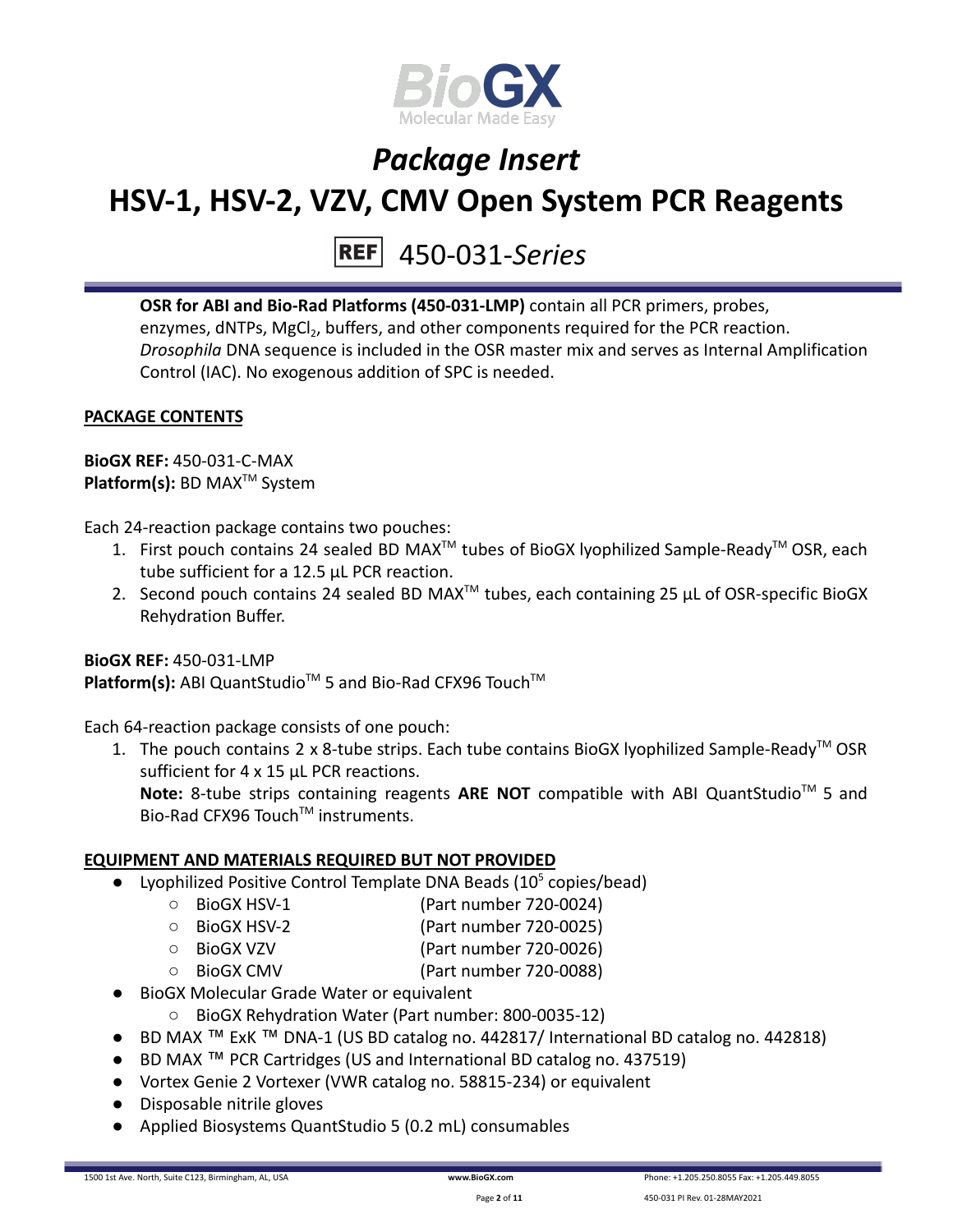

#### 450-031-*Series* **REF**

- Thermo Fisher optical 8-tube strip (catalog no. 4316567)
- Thermo Fisher ultra-clear optical caps, strips of 8 (catalog no. AB-0866)
- Thermo Fisher 96-well optical clear reaction plates (catalog no. A36924)
- Thermo Fisher 96-well qPCR plate seals (catalog no. AB-1170)
- Bio-Rad CFX96 Touch consumables
	- Bio-Rad 8-tube PCR strips without caps (catalog no. TLS0851)
	- Bio-Rad Optical flat 8-cap strips for PCR tubes (catalog no. TCS0803)
	- Bio-Rad 96-well plates (catalog no. HSP9655)
	- Bio-Rad 96-well plate sealing film, optical (catalog no. MSB1001)

#### **WARNINGS AND PRECAUTIONS**

- For research use only. Not intended for human or animal diagnostics use.
- If handling biological samples, including used Extraction Kits and PCR Cartridges, treat as if capable of transmitting infectious agents in accordance with safe laboratory procedures such as those described in CLSI Document M29 $4$  and in Biosafety in Microbiological and Biomedical Laboratories<sup>5</sup>.
- BioGX REF: 450-031-C-MAX has been quality control tested only with the BD Open System Extraction Kits on the BD MAX<sup>™</sup> System.
- BioGX REF: 450-031-LMP has been quality control tested only with the Applied Biosystems QuantStudio<sup>™</sup> 5 and Bio-Rad CFX96 Touch<sup>™</sup> real-time PCR platforms.
- Do not use the reagents if the protective pouches are open or torn upon arrival.
- Close reagent protective pouches promptly with the zip seal after each use. Remove any excess air in the pouches prior to sealing and store at 2-8 °C.
- Do not remove desiccant from the PCR master mix pouches.
- Do not use Sample-Ready**TM** master mix if the desiccant is not present or is broken inside the Sample-Ready**TM** master mix pouches.
- Do not use reagent tubes if the foil seal has been opened or damaged.
- Do not mix reagents from different pouches and/or kits and/or lots.
- Do not use expired reagents and/or materials.
- Refer to BD MAX<sup>™</sup> ExK<sup>™</sup> DNA-1 Extraction Kit Instructions or to other respective nucleic acid extraction kits manufacturers' instructions for information about proper handling, cautions, and proper waste disposal.
- Do not mix septum caps between Sample Buffer Tubes or re-use septum caps as contamination may occur and compromise test results.
- Check BD Unitized Reagent Strips for proper liquid fills (ensure that the liquids are at the bottom of the tubes).



i.

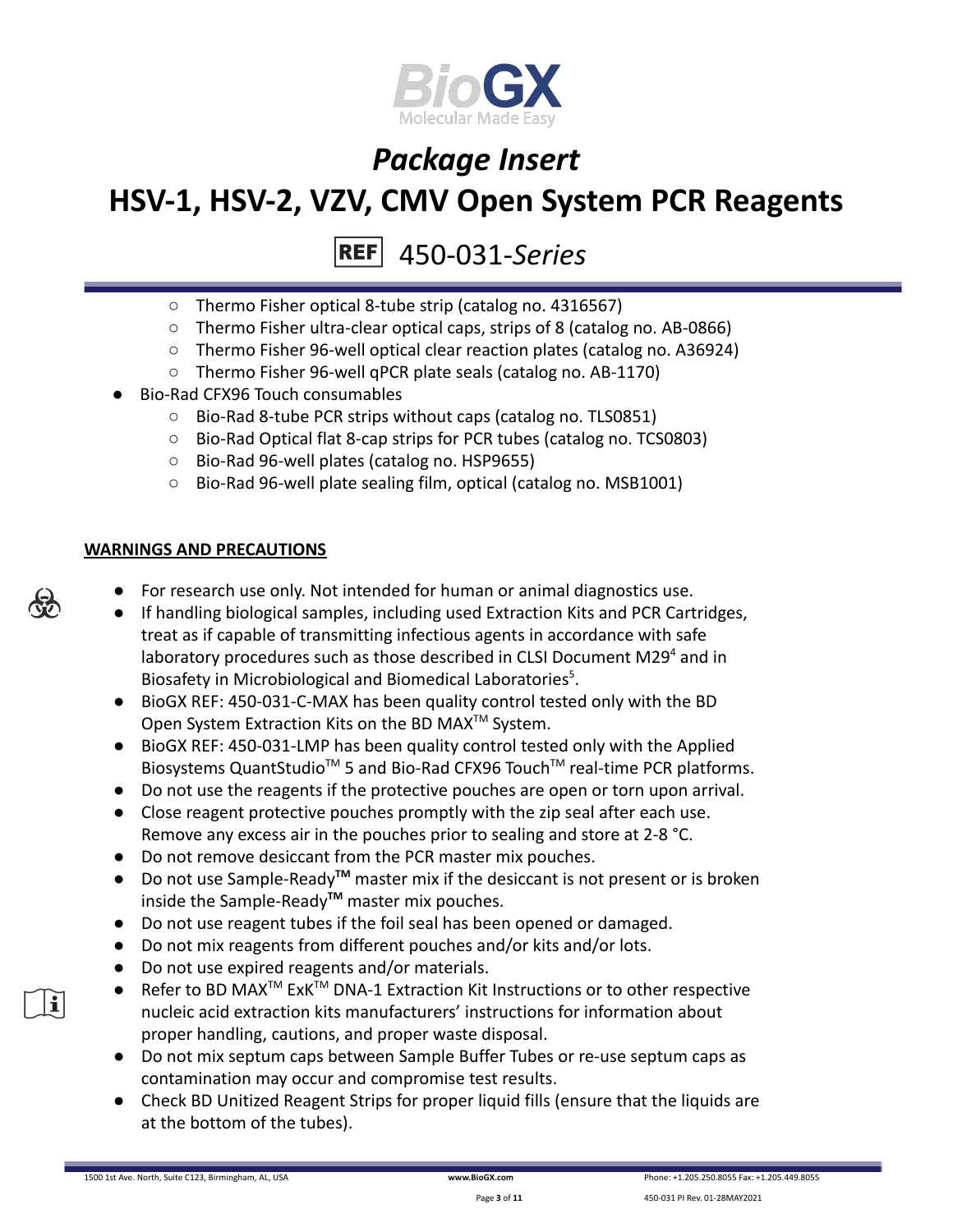

450-031-*Series*

- Do not pipette by mouth.
- Do not smoke, drink, or eat in areas where samples or kits are being handled.
- Dispose of unused reagents and waste in accordance with country, federal, provincial, state, and local regulations.
- Use clean gloves when handling extraction kit components and PCR reagents and buffer tubes.

#### **STORAGE REQUIREMENTS AND RECOMMENDATIONS**



Product ships at ambient temperature, but BioGX recommends long-term storage at 2-8°C. Reagents have been tested to demonstrate optimal performance when stored properly and consumed by the Manufacturer Recommended Use By Date. The end user may opt to extend the useful life for Research Use Only reagents upon completing their own performance validations. BioGX's guarantee of reagent integrity does not extend beyond the Manufacturer Recommended Use By Date when stored properly. Avoid exposing the reagents (lyophilized or rehydrated) to direct sunlight or long-term ambient lighting. Tightly reseal the pouch with unused reactions and immediately return to a refrigerator after opening. To mitigate reagent performance degradation from exposure to moisture, BioGX suggests using the entire contents of the opened pouch within 2 weeks; however, the user may choose to verify an extended working time > 2 weeks by performance testing with positive controls and an examination of the sample preparation control target.

#### **SAMPLE TYPES UTILIZED FOR QUALITY CONTROL TESTING**

-Swab samples collected in Copan Universal Transport Media (UTM $^{\circledR}$ ) or Copan ESwab<sup>TM</sup>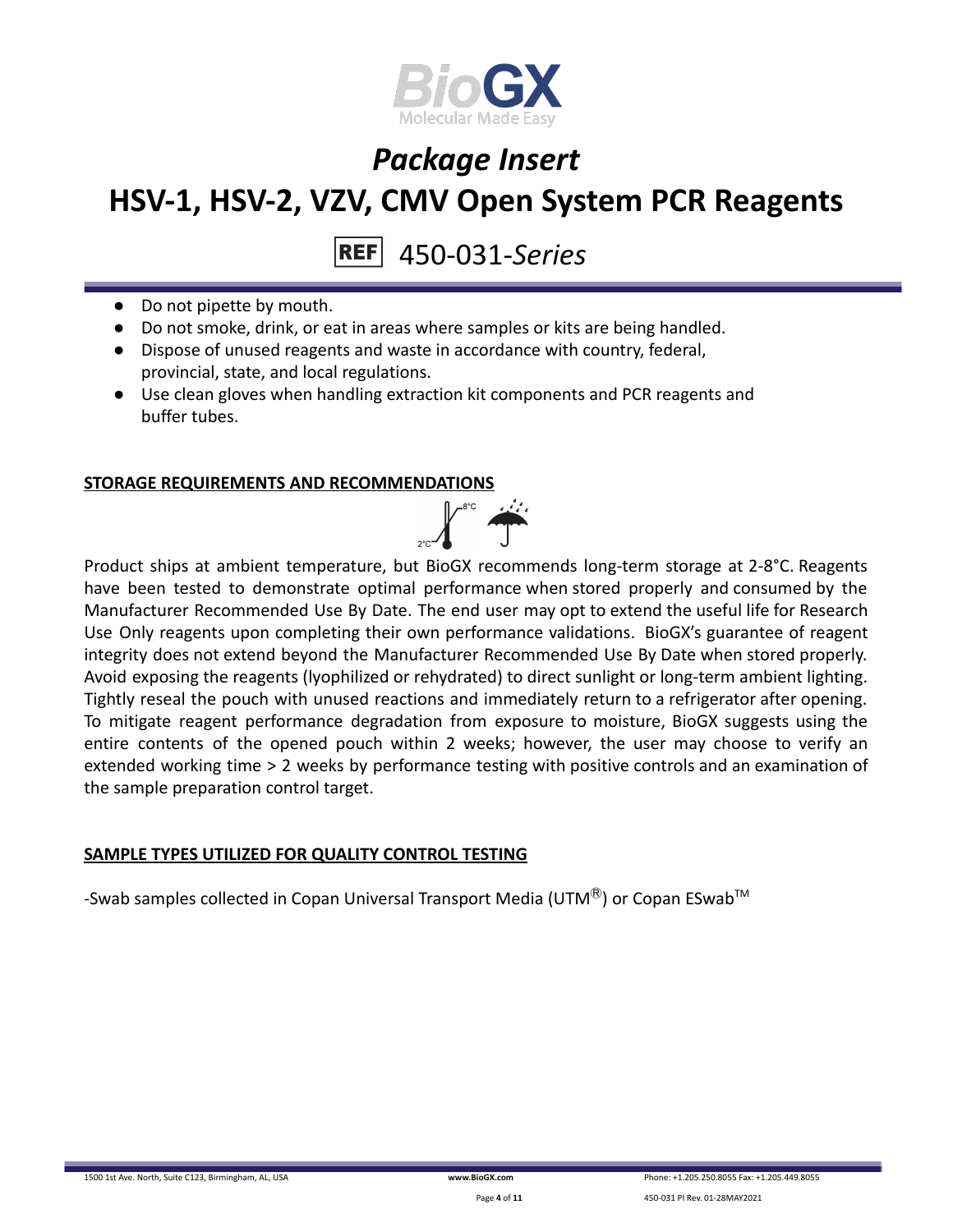

#### 450-031-*Series* **REF**

#### **REAGENT OPTICAL CONFIGURATION**

#### **Table 1.** Optical Channel Configuration for REF 450-031-*Series*.

| <b>Optical Channel</b><br>(Fluorophore Equivalent) | <b>Target</b>          |  |  |
|----------------------------------------------------|------------------------|--|--|
| <b>FAM</b>                                         | Cytomegalovirus        |  |  |
| <b>HEX</b>                                         | Herpes Simplex Virus 2 |  |  |
| Texas Red                                          | Herpes Simplex Virus 1 |  |  |
| Cy <sub>5</sub>                                    | Varicella Zoster Virus |  |  |
| Cy5.5                                              | SPC/IAC                |  |  |

#### **QUALITY CONTROL AND EXTRACTION TESTING PARAMETERS**

#### **BD MAXTM System (BioGX REF: 450-031-C-MAX)**

As a starting point, users can import and install the Electronic User Defined Protocol (eUDP) that utilizes ExK DNA-1 extraction kits onto the BD MAX<sup>™</sup>. BioGX's most current eUDP utilized for quality control of this product can be obtained by sending an email to **[TS@biogx.com](mailto:TS@biogx.com)**. Please refer to the BD MAX<sup>™</sup> user manual<sup>6</sup> for uploading instructions**.**

#### **ABI and Bio-Rad Platforms (BioGX REF: 450-031-LMP)**

As a starting point, users can import and install a PCR run file onto:

- 1. Applied Biosystems QuantStudio<sup>™</sup> 5 (Design & Analysis software version 1.5.1 or later)
- 2. Bio-Rad CFX96 Touch<sup>™</sup> (Maestro software version 1.1 or later)

BioGX's most current ABI QuantStudio<sup>™</sup> 5 and Bio-Rad CFX96 Touch<sup>™</sup> PCR run files utilized for quality control of this product can be obtained by sending an email to [TS@biogx.com.](mailto:TS@biogx.com) Please refer to the Applied Biosystems QuantStudio<sup>™</sup>5 user manual<sup>7</sup> for uploading instructions. Please refer to the Bio-Rad CFX96 Touch<sup>™</sup> user manual<sup>8</sup> for uploading instructions.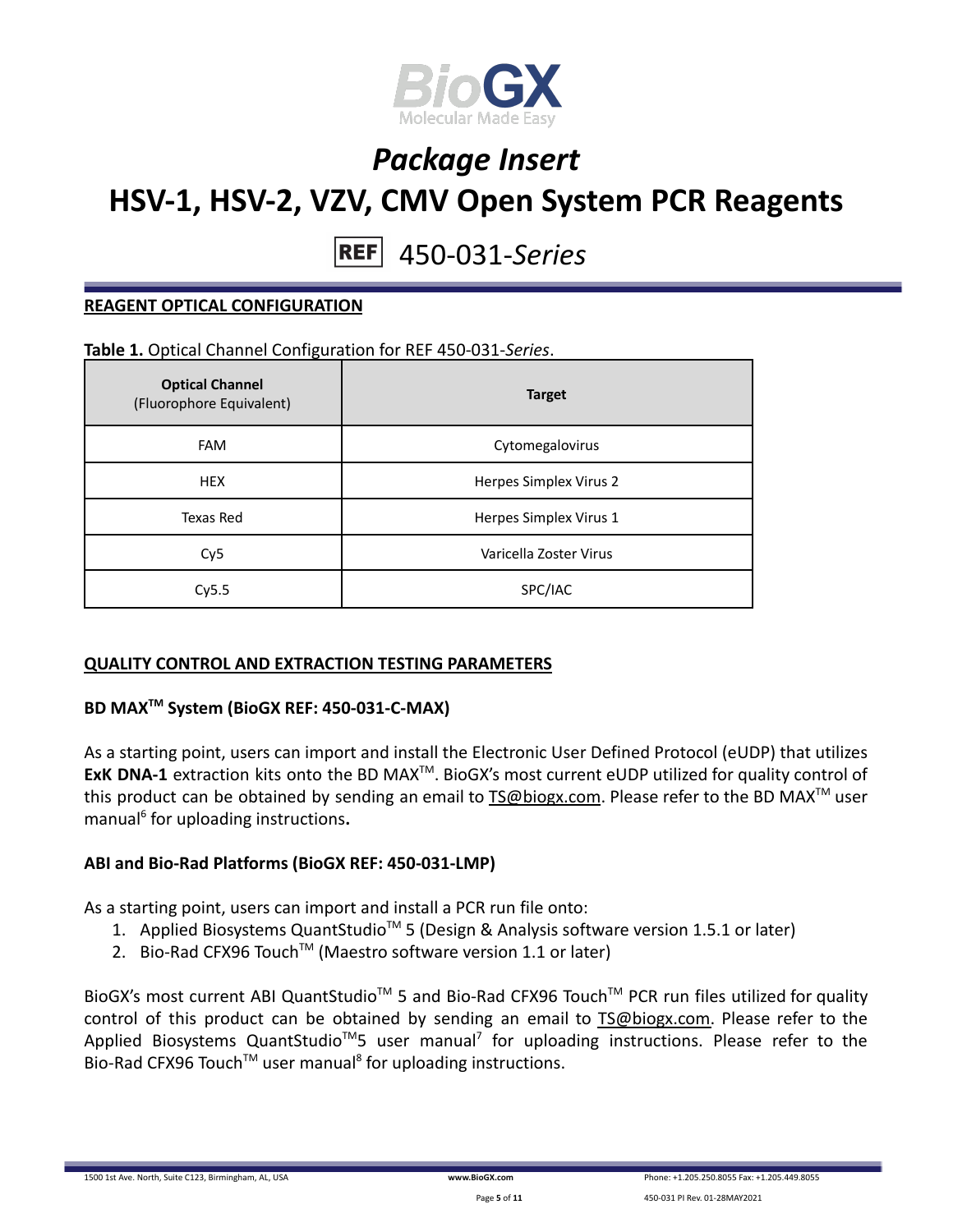

#### 450-031-*Series* **REF**

#### **SAMPLE VOLUMES UTILIZED DURING QUALITY CONTROL TESTING**

The end user may choose to validate a different pretreatment method or volume of sample to load other than the sample processing used by BioGX for QC testing as outlined below.

#### **Swab sample (3 mL Copan Universal Transport Media (UTM**Ⓡ**))**

### **BD MAXTM System**

Thoroughly vortex the sample prior to addition to the Sample Buffer Tube (SBT). Pipette 100 μL of sample into the SBT, aseptically place the BD<sup>TM</sup> septum cap on each SBT. Pulse vortex the SBT for 1-3 seconds, and load the SBT into the extraction tray.

### **ABI QuantStudioTM 5 and Bio-Rad CFX96 TouchTM (validated magnetic bead or silica column extraction kits)**

Thoroughly vortex the sample prior to processing. Follow manufacturer recommendations for extraction of appropriate sample volume. Transfer 5 μL to purified nucleic acid to master mix as described in Section: *BioGX Quality Control Test Setup Procedure for ABI QuantStudioTM 5 and Bio-Rad CFX96 TouchTM .*

### **Swab sample (1 mL Copan Universal Transport Media (UTM**Ⓡ**) or Copan ESwabTM )**

#### **BD MAXTM System**

Thoroughly vortex the sample prior to addition to the Sample Buffer Tube (SBT). Pipette 50 μL of sample into the SBT, aseptically place the BD<sup>™</sup> septum cap on each SBT. Pulse vortex the SBT for 1-3 seconds, and load the SBT into the extraction tray.

#### **ABI QuantStudioTM 5 and Bio-Rad CFX96 TouchTM (validated magnetic bead or silica column extraction kits)**

Thoroughly vortex the sample prior to processing. Follow manufacturer recommendations for extraction of appropriate sample volume. Transfer 5 μL to purified nucleic acid to master mix as described in Section: *BioGX Quality Control Test Setup Procedure for ABI QuantStudioTM 5 and Bio-Rad CFX96 TouchTM .*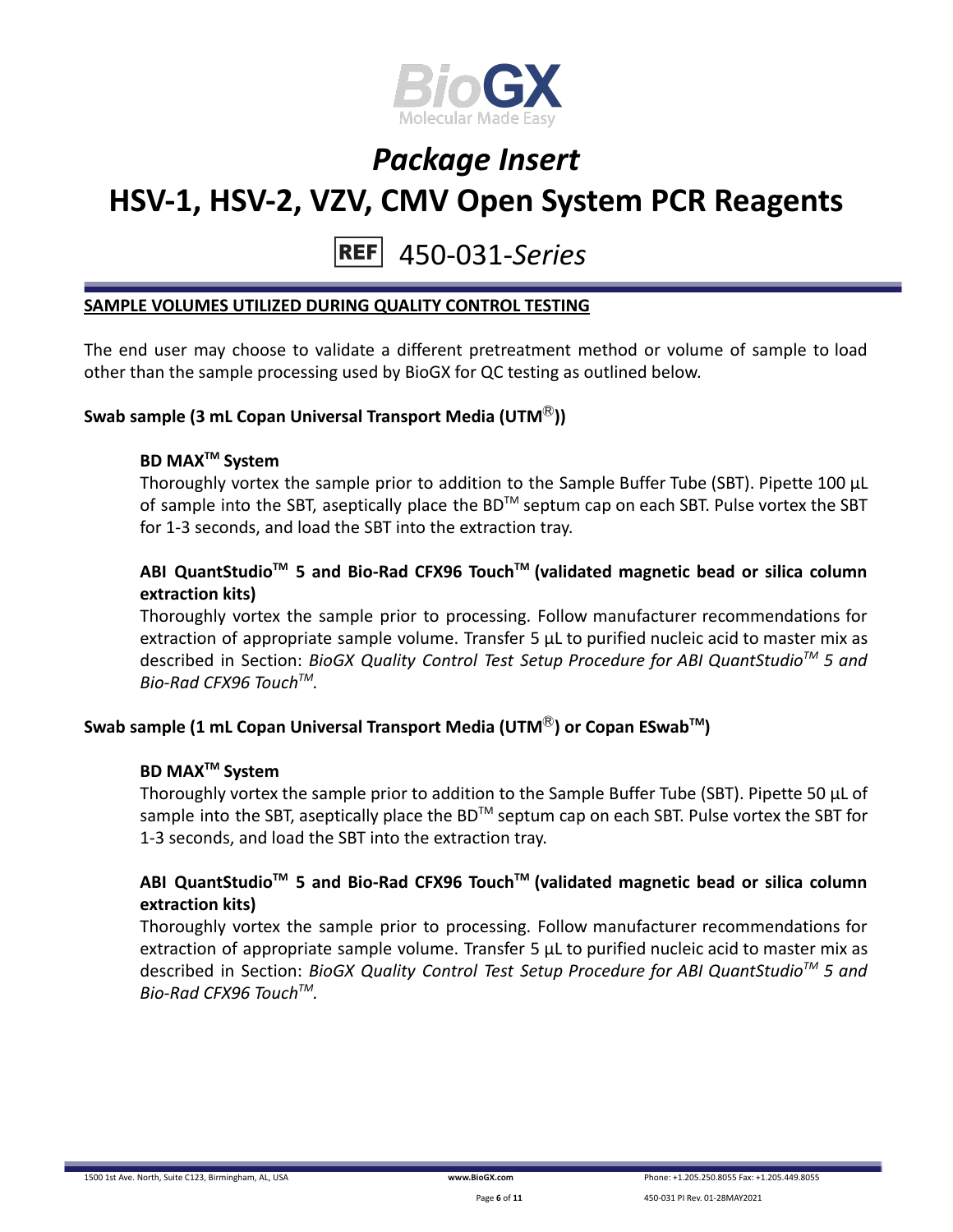

## 450-031-*Series*

#### **BioGX QUALITY CONTROL TEST SETUP PROCEDURE**

### **BD MAXTM System Quality Control Test Setup**

#### **Loading a Sample Buffer Tube (SBT)**

- 1. Add the appropriate sample volume to each SBT.
- 2. Aseptically place  $BD^{TM}$  septum cap on each SBT.
- 3. Vortex the SBT for 1-3 seconds.
- 4. Load the SBT into the extraction tray.

#### **WEAR NITRILE GLOVES WHEN HANDLING LYOPHILIZED REAGENTS TO REDUCE THE GENERATION OF STATIC CHARGES. DO NOT USE LATEX GLOVES.**

#### **Assembly of BD MAX Extraction Strips and BioGX Reagents**

- 1. Choose the appropriate BD MAX<sup>TM</sup> extraction kit (see above). DO NOT use BD MAX<sup>TM</sup> master mix or the blank 0.3 mL conical tubes that come with the extraction kit.
- 2. Load the selected extraction cartridges into the extraction tray, 1 per sample to be tested.
- 3. Snap one BD MAX<sup>™</sup> ExK<sup>™</sup> DNA Extraction tube into snap-in position 1 (Snap-1) of each extraction strip (**Figure 1**).
- 4. Snap one BioGX Sample-Ready™ lyophilized reagent tube into position 2 (Snap-2) of each extraction strip. Check to make sure the lyophilized cake is at the bottom of the tube prior to inserting into the strip. The funnel-shaped cake may be in any orientation  $(v, >, \land, <)$ .
- 5. Snap one BioGX Rehydration Buffer tube into position 3 (Snap-3) of each extraction strip. Check to make sure the buffer is at the bottom of the tube prior to inserting into the strip. Position 4 (Snap-4) will remain empty.
- 6. Lift the tray and briefly examine the bottom of each strip to ensure all reagents are at the bottom of each tube and bubbles are not present in Extraction buffer reservoirs.
- 7. Proceed with worklist generation and sample loading per BD MAX $^{TM}$  operating instructions. Select the appropriate User Defined Protocol (UDP). Load the extraction tray and, if necessary, a new PCR card into the instrument, close the door, and click "Start Run."
- 8. Analyze the results by opening the completed run file in the "Results" tab.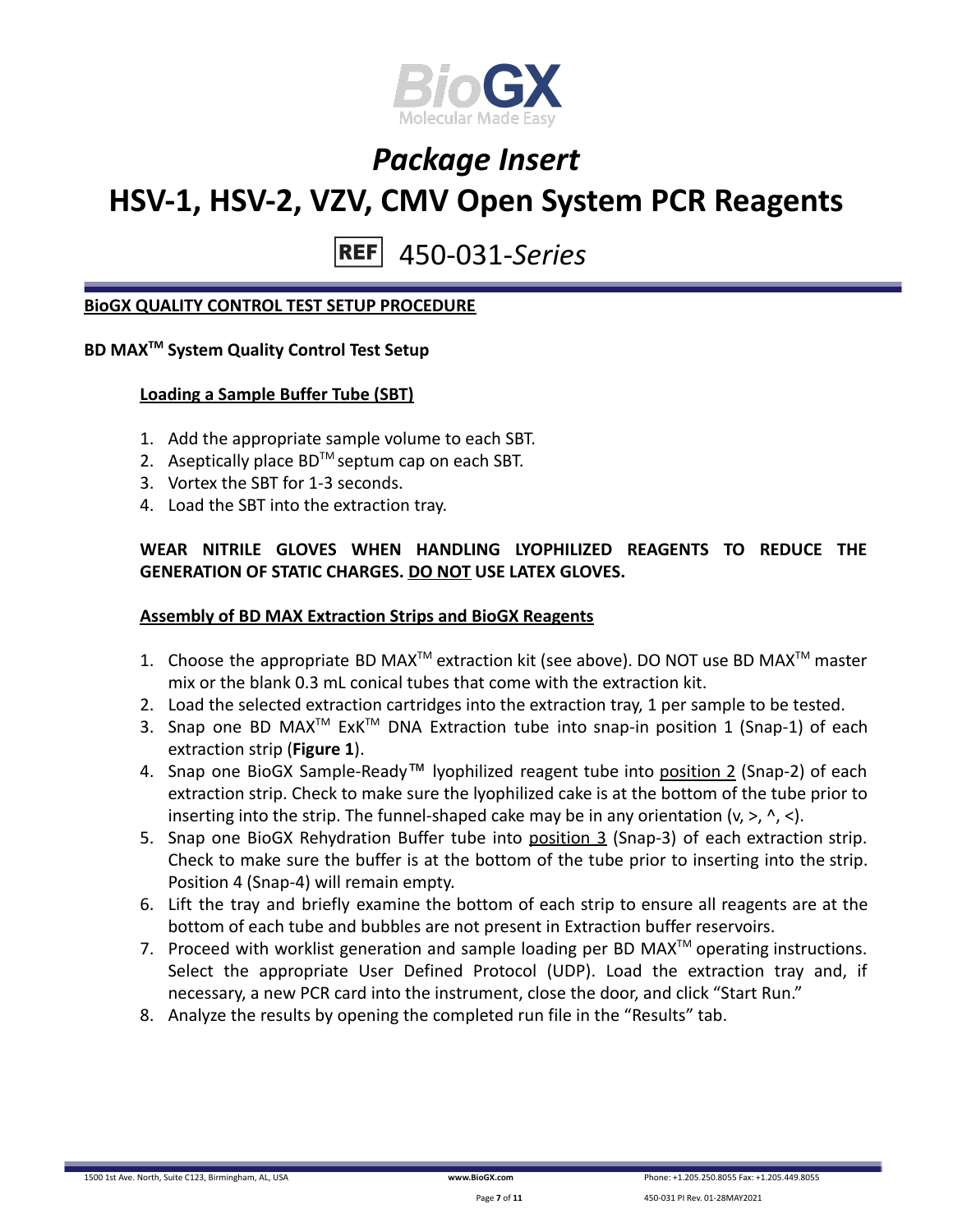

450-031-*Series*  $|REF|$ 



**Figure 1.** Diagram of BD MAX**TM** ExK**TM** 4-snap Unitized Reagent Strips

#### **Important Note**

Always first insert all Snap-1 tubes, then all Snap-2 tubes, then all Snap-3 tubes. The Snap 4 position will remain empty unless the user has set up the reagent to run in dual master mix mode. Approximately 25 µL of extracted nucleic acid remains in the position 3 tube after extraction. This may be removed and saved for further analyses after the run has been completed.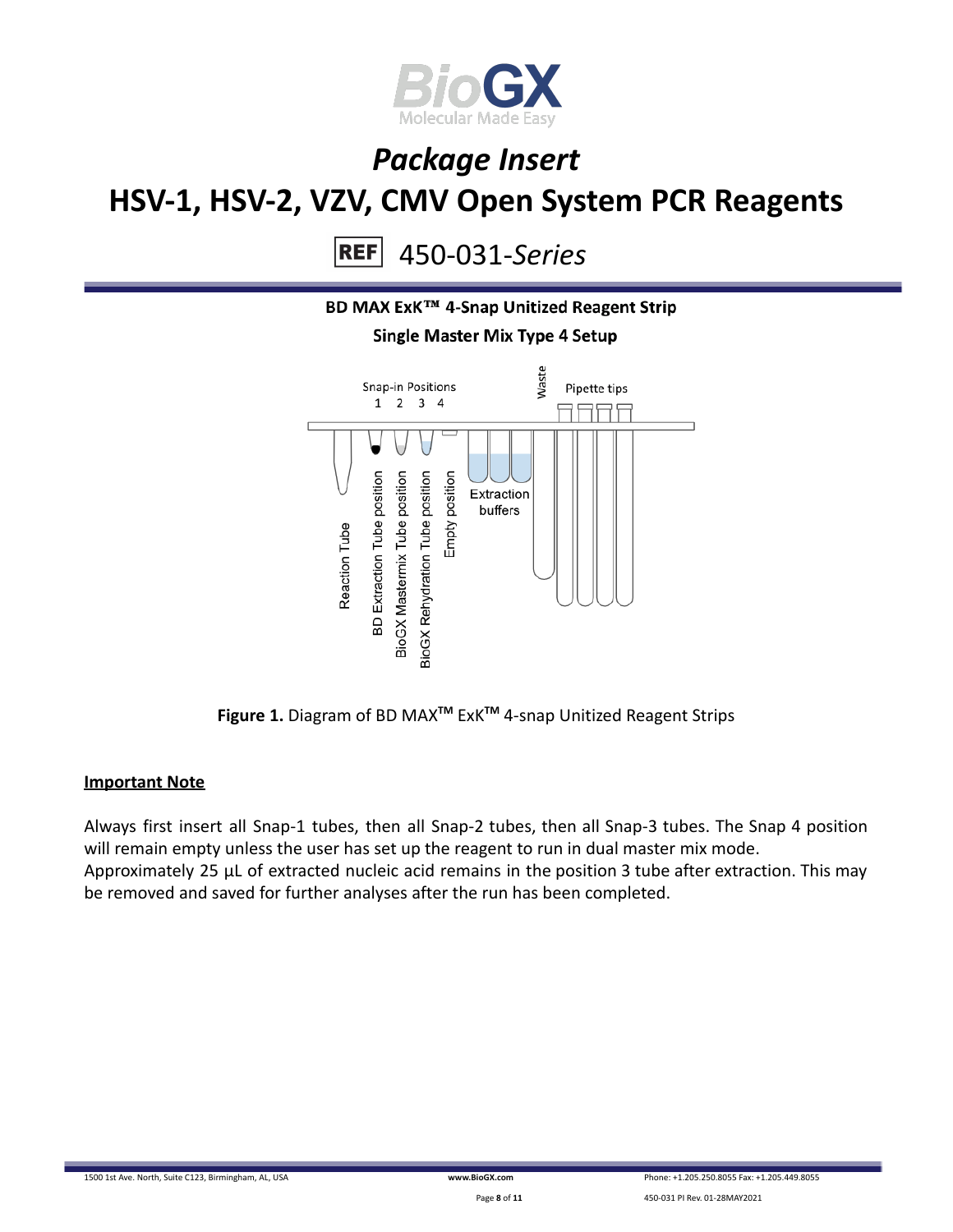

### 450-031-*Series*

**ABI QuantStudioTM 5 and Bio-Rad CFX96 TouchTM Quality Control Test Setup**

### **WEAR NITRILE GLOVES WHEN HANDLING LYOPHILIZED REAGENTS TO REDUCE THE GENERATION OF STATIC CHARGES. DO NOT USE LATEX GLOVES.**

#### **Assembly of BioGX Reagents**

1. Prepare the appropriate number of 8-tube PCR strips or 96-well PCR plates.

2. Transfer 40 μL of molecular grade water to one vial of lyophilized BioGX reagents. The rehydrated master mix is more than sufficient for 4 samples to be tested.

Note: 8-tube strips containing reagents ARE NOT compatible with ABI QuantStudio<sup>™</sup> 5 and Bio-Rad CFX96 Touch<sup>™</sup> instruments. Rehydrated master mix must be transferred to 8-tube PCR strips or 96-well PCR plates compatible with appropriate instruments.

3. Mix by gently pipetting up and down. (IMPORTANT: Keep rehydrated master mix in a cold block or on ice if setup cannot not be completed within 20 minutes. If the rehydrated master mix cannot be used immediately, it can be capped and stored up to 24 hours at 2-8°C, protected from light).

- 4. Transfer 10 μL of rehydrated master mix to the bottom of 4 empty wells.
- 5. To each well containing 10 μL of rehydrated master mix, add 5 μL of extracted sample.
- 6. Affix the appropriate optical caps or optical plate seals.
- 7. Pulse spin the sealed PCR plate or tube to mix and bring liquid to the bottom.

8. Load 8-tube PCR strips or 96-well PCR plates into the real-time PCR platform and start the run. Avoid unnecessary delay once tubes/plates are loaded into the real-time PCR instrument.

#### **ASSAY PERFORMANCE**

All BioGX Research Use Only products are designed to detect 20 copies or less of the target nucleic acid per reaction.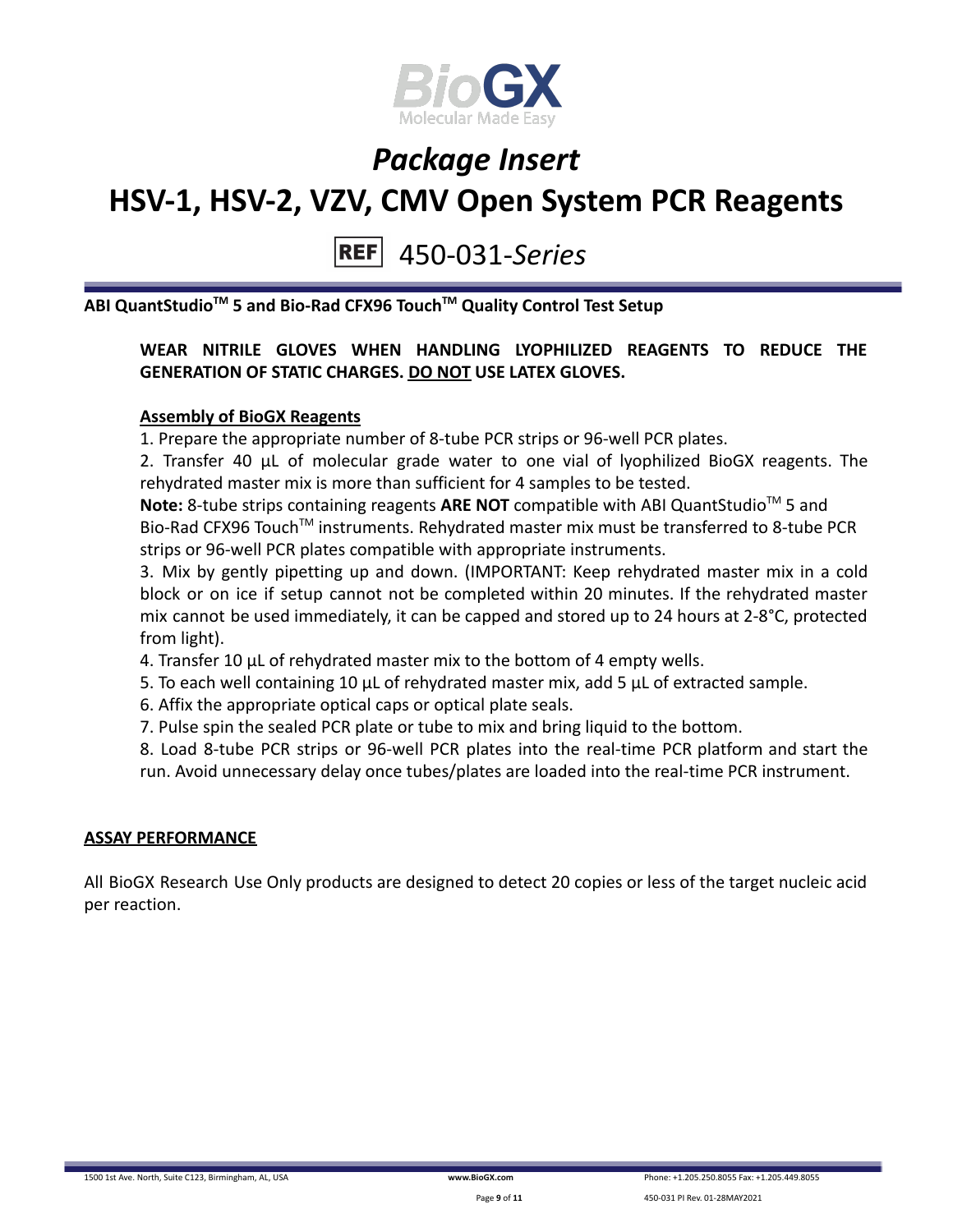

## 450-031-*Series*

#### **INTERPRETATION OF RESULTS**

#### **Table 2.** Multiplex PCR Results Interpretation for 450-031-*Series*.

| Cytomegalovirus | <b>Herpes Simplex</b><br>Virus 2 | <b>Herpes Simplex</b><br>Virus 1 | Varicella Zoster<br><b>Virus</b> | <b>IAC</b> or<br><b>SPC</b> | Interpretation                                                                                         |
|-----------------|----------------------------------|----------------------------------|----------------------------------|-----------------------------|--------------------------------------------------------------------------------------------------------|
| ٠               |                                  |                                  |                                  | $+/-$                       | Cytomegalovirus POSITIVE                                                                               |
|                 | ÷                                |                                  |                                  | $^{+/}$                     | Herpes Simplex Virus 2 POSITIVE                                                                        |
|                 |                                  | ÷                                |                                  | $+$ /                       | Herpes Simplex Virus 1 POSITIVE                                                                        |
|                 |                                  |                                  | +                                | $+$ /                       | Varicella Zoster Virus POSITIVE                                                                        |
|                 |                                  |                                  |                                  | $\ddotmark$                 | Cytomegalovirus, Herpes Simplex<br>Virus 2, Herpes Simplex Virus 1,<br>Varicella Zoster Virus NEGATIVE |
|                 |                                  |                                  |                                  |                             | Unresolved*                                                                                            |

\*Failed PCR due to inhibition, reagent failure or incorrect assembly of PCR reaction.

#### **REFERENCES**

- 1. Watzinger, F., et al. "Real-time quantitative PCR assays for detection and monitoring of pathogenic human viruses in immunosuppressed pediatric patients." Journal of clinical microbiology 42.11 (2004): 5189-5198.
- 2. Sato, Bunji, et al. "Mutational analysis of open reading frames 62 and 71, encoding the varicella-zoster virus immediate-early transactivating protein, IE62, and effects on replication in vitro and in skin xenografts in the SCID-hu mouse in vivo." Journal of virology 77.10 (2003): 5607-5620.
- 3. Sanchez, Jason L., and Gregory A. Storch. "Multiplex, quantitative, real-time PCR assay for cytomegalovirus and human DNA." Journal of Clinical Microbiology 40.7 (2002): 2381-2386.
- 4. Clinical and Laboratory Standards Institute. Protection of laboratory workers from occupationally acquired infections; Approved Guideline. Document M29 (Refer to the latest edition).
- 5. Centers for Disease Control and Prevention and National Institutes of Health. Biosafety in Microbiological and Biomedical Laboratories. Choosewood L.C. and Wilson D.E. (eds) (2009). HHS Publication No. (CDC) 21-1112.
- 6. BD MAX<sup>™</sup> System User's Manual (refer to the latest revision) BD Life Sciences, Sparks, Maryland 21152 USA.
- 7. QuantStudioTM Design and Analysis software User Guide, ThermoFisher Scientific, Waltham, Massachusetts, USA (Refer to the latest version).
- 8. CFX96 Touch, CFX96 Touch Deep Well, CFX Connect, and CFX384 Touch Systems Instruction Manual (refer to the latest version), Bio-Rad Laboratories, Inc., Hercules, California, USA (Refer to the latest version).

#### **Please call BioGX or email info@biogx.com with any questions you may have regarding this product.**

| $\cdot$ .<br>Rev. # | <b>Effective Date</b>   | <b>Summary of Changes</b> |
|---------------------|-------------------------|---------------------------|
| ω1<br>∪⊥            | ? MAY 2021<br>າດ<br>20. | Release.<br>Initial       |

1500 1st Ave. North, Suite C123, Birmingham, AL, USA **[www.BioGX.com](http://www.biogx.com/eu)** Phone: +1.205.250.8055 Fax: +1.205.449.8055